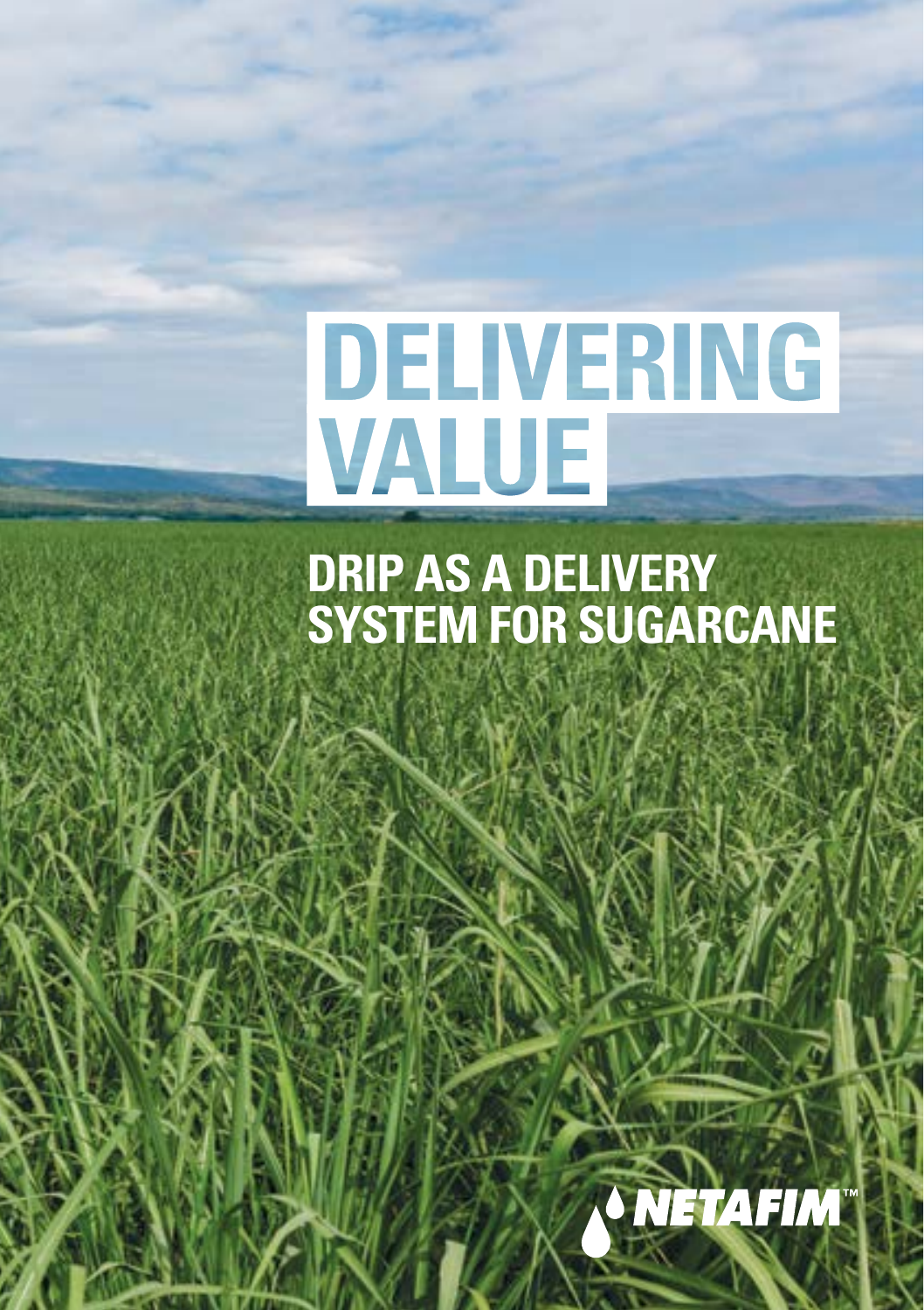## **MUCH MORE THAN IRRIGATION**

A drip irrigation system is a platform for applying diverse substances that enable fast and effective crop treatment, while significantly lowering farm operation costs.

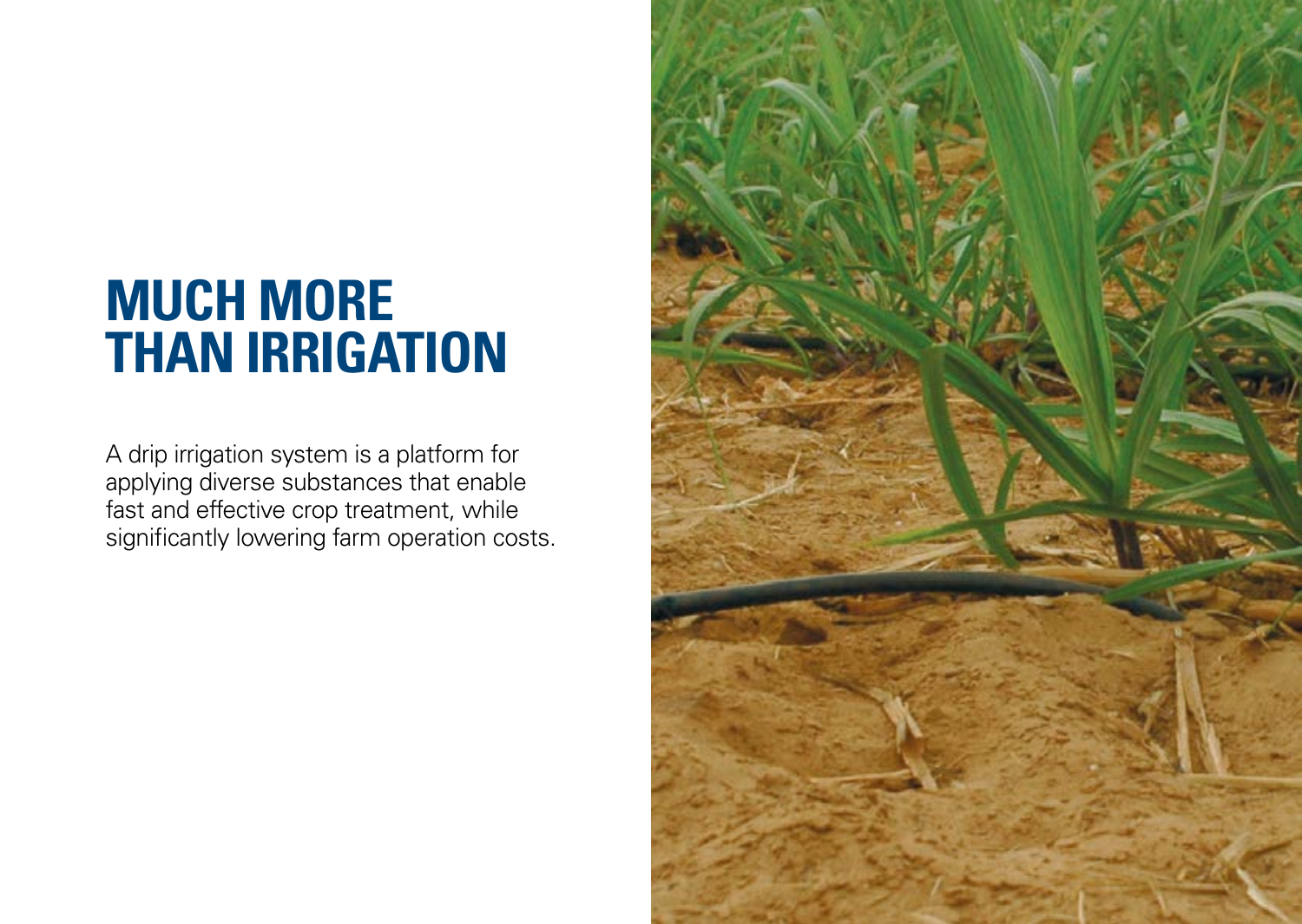



### **BENEFITS**

- Reduced spraying  $\rightarrow$  lower operational costs
- Faster reaction time
- Less dependency on weather (e.g. wind, rain, radiation)
- **Easier accessibility to every infield plant** at any time and at any crop development stage
- $\blacksquare$  Lower environmental impact less aerial drifting, less leaching, less runoff – by placing all substances where needed

#### WANT TO KNOW MORE ABOUT DRIP AS A DELIVERY SYSTEM?

Contact our experts: [WWW.NETAFIM.COM](https://www.netafim.com/en/crop-knowledge/sugarcane/)

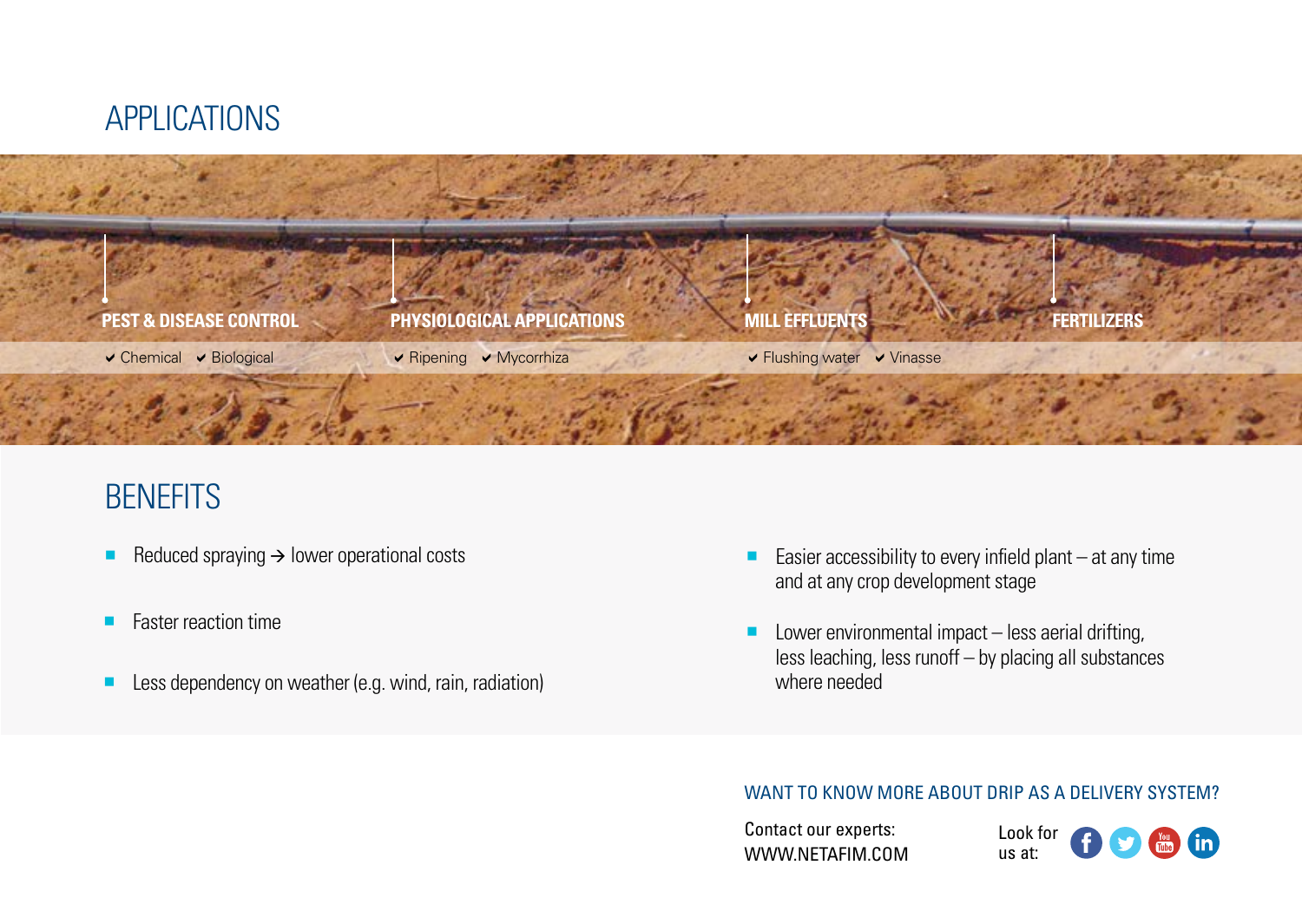## **PEST & DISEASE CONTROL**

Fast and efficient pest management, while eliminating the need for spraying

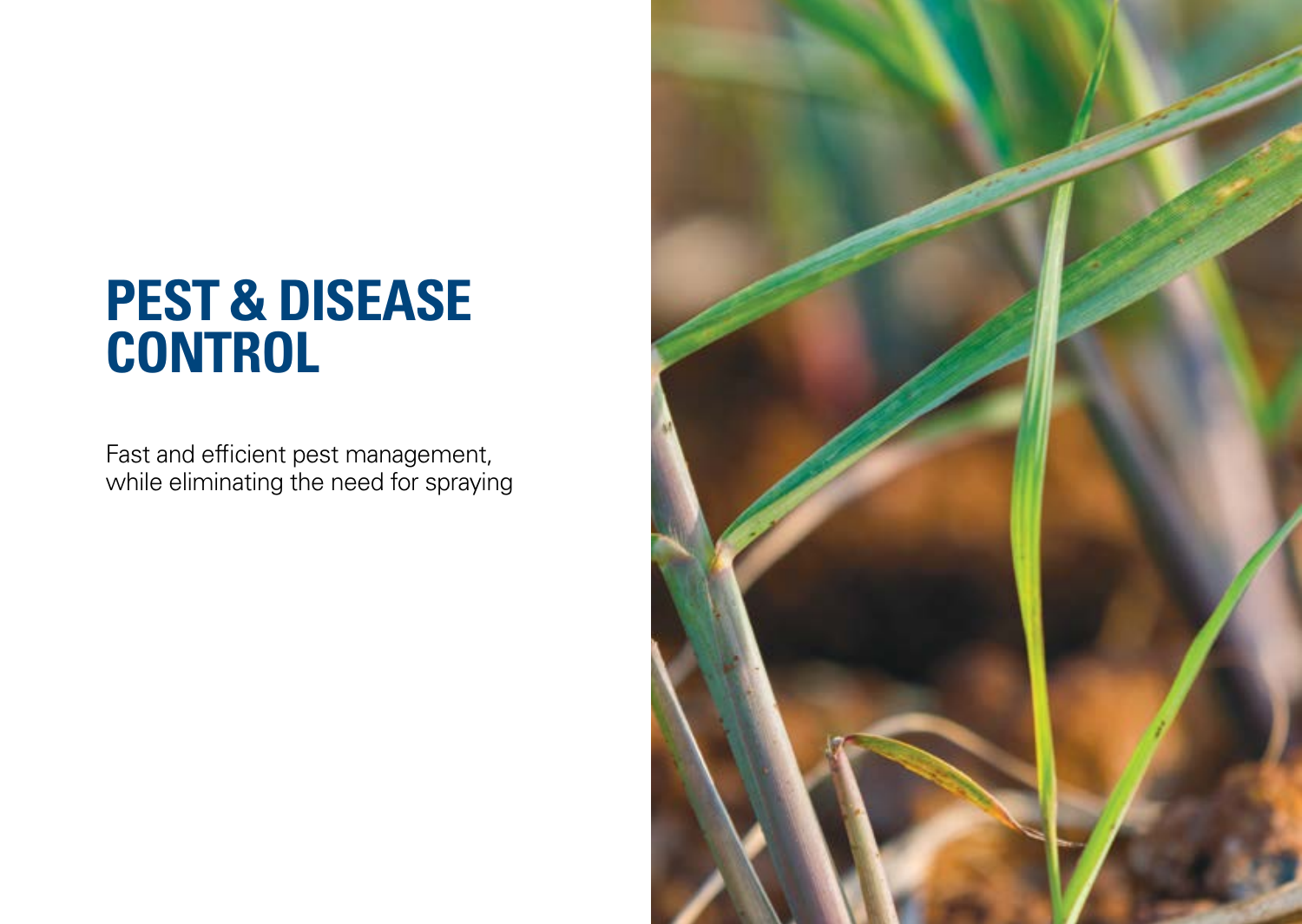#### SIGNIFICANT REDUCTION IN GIANT BORER

PEST & DISEASE CONTROL

#### DESTRUCTION OF MAHANARVA FIMBRIOLATA (CIGARRINHA DA RAIZ), WHILE ELIMINATING NEGATIVE EFFECTS OF SPRAYING

DRIP APPLICATION OF BEAUVERIA BASSIANA



Drip application of Actara® (Tiametoxam) is as effective against Mahanarva fimbriolata as aerial spray application.





Significant savings in manpower and number of spray applications over the year

Location: Mineiros do Tietê, São Paulo, State of São Paulo, Brazil Years: 2009-2010



Location: Seresta Plant, Teotônio Vilela, State of Alagoas, Brazil Years: 2008-2011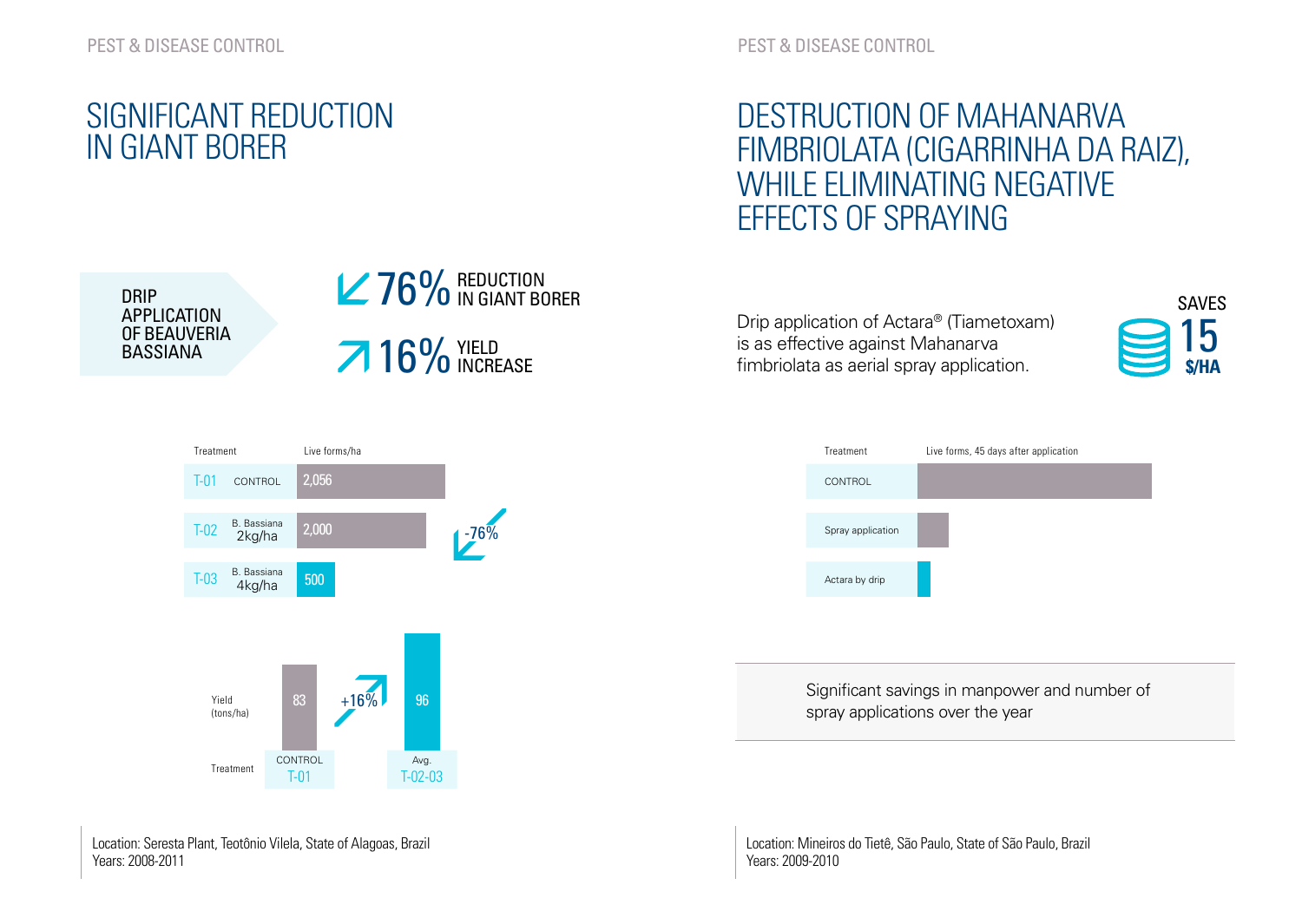#### DRAMATIC DECREASE IN WHITE GRUB (COCHLIOTIS MELOLONTHOIDES) LARVAE

Drip application of Attaken significantly lowered the number of White Grubs compared to application by other irrigation methods.



PEST & DISEASE CONTROL

#### HUGE DROP IN NEMATODE INFESTATION

### **SECREASE IN NUMBER** 56% OF NEMATODES

6% INCREASE IN 10% YIELD INCREASE

Number of nematodes (Pratylenchus zeae) in 50g of roots Plant height 144 days after planting (DAP)



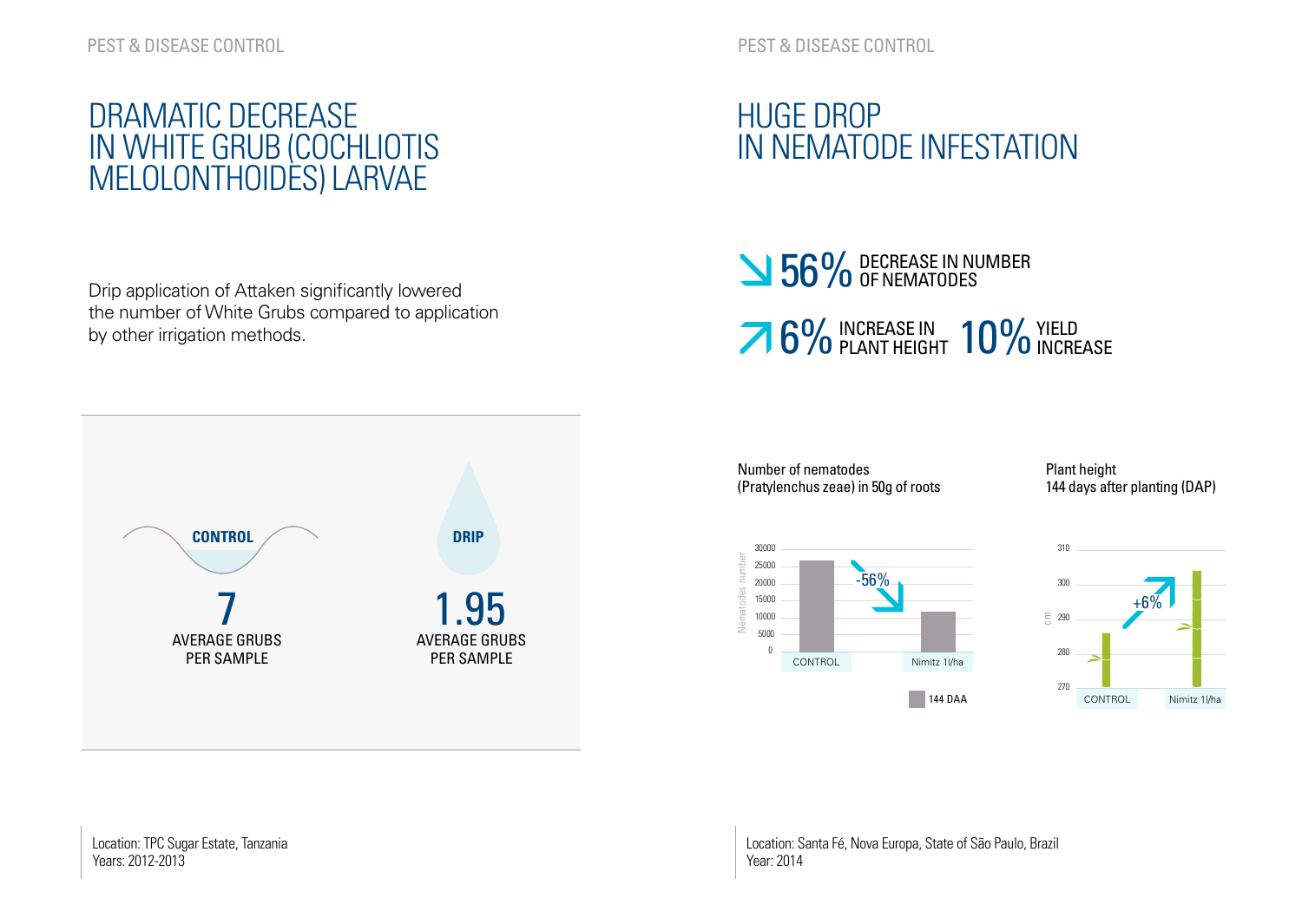## **PHYSIOLOGICAL APPLICATIONS**

Precise, fast and cost-effective application of growth stimulants and ripening substances

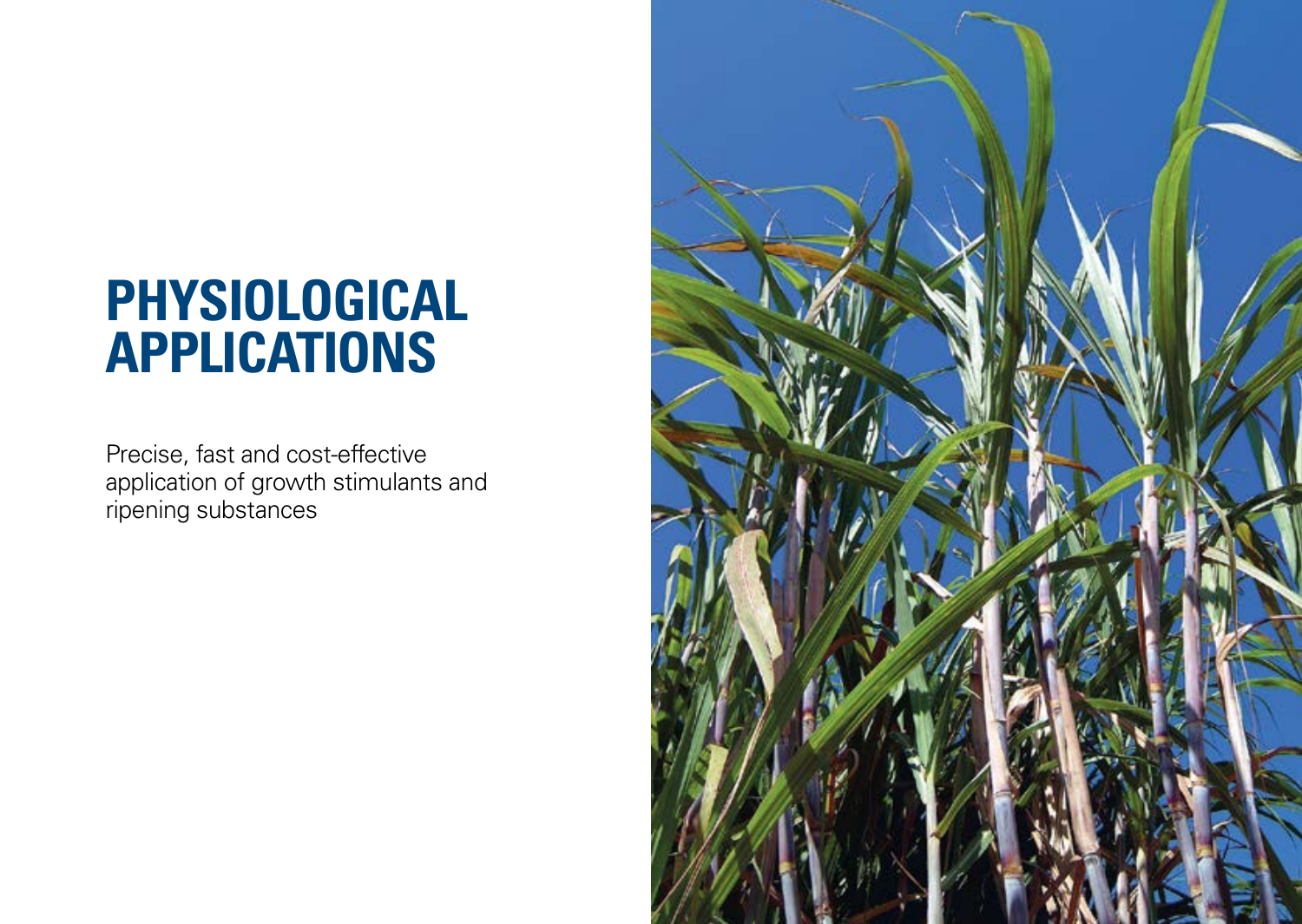PHYSIOLOGICAL APPLICATIONS

#### MYCORRHIZA TREATMENT – GREATER SUGAR CONTENT AND YIELDS

#### HUMIC ACID DRIP APPLICATION – BIGGER ROOTS, BIGGER PLANTS, AND BIGGER YIELDS









**MYCORRHIZA** TREATMENT

 $+1,368$  KG SUGAR/

#### Sugar content



Location: Vale do Sol, State of São Paulo, Brazil Year: 2009

Location: Salvador, State of Bahia, Brazil Year: 2011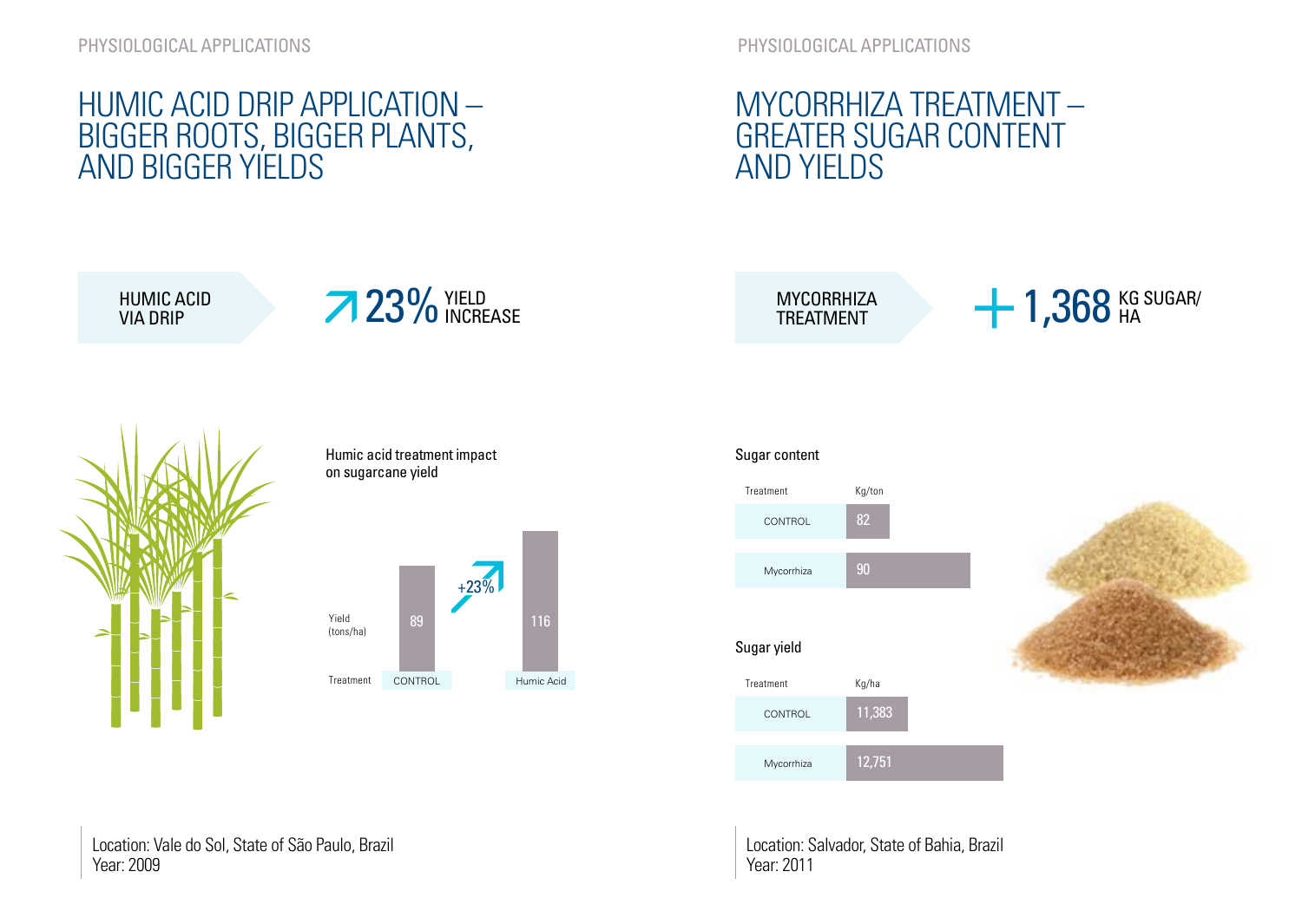MILL FFFLUENTS

#### VINASSE APPLIED VIA DRIP – ENVIRONMENTALLY-FRIENDLY SUGARCANE-GROWING TECHNIQUE

### **MILL EFFLUENTS**

Environmentally-friendly and cost-efficient method to apply various mill by-products



ENVIRONMENTALLY-FRIENDLY SOLUTION FOR VINASSE SPREADING

IN CHEMICAL **FERTILIZER** (K) USE

LABOR AND **ENERGY** SAVINGS

Netafim's vinasse practice enables application of up to 150 m<sup>3</sup>/ha of vinasse all year round. This creates an equilibrium between the vinasse a field produces and the vinasse it receives in return.

Disclaimer and clarification

The information presented in this review is only informative, and cannot be considered as a recommendation. To inject any substance through a drip system, one must ensure that:

- the substance is registered locally as authorized for use through drip
- the substance and dosage are approved by Netafim

Before each application, it is advised to contact your local Netafim representative for consultation.